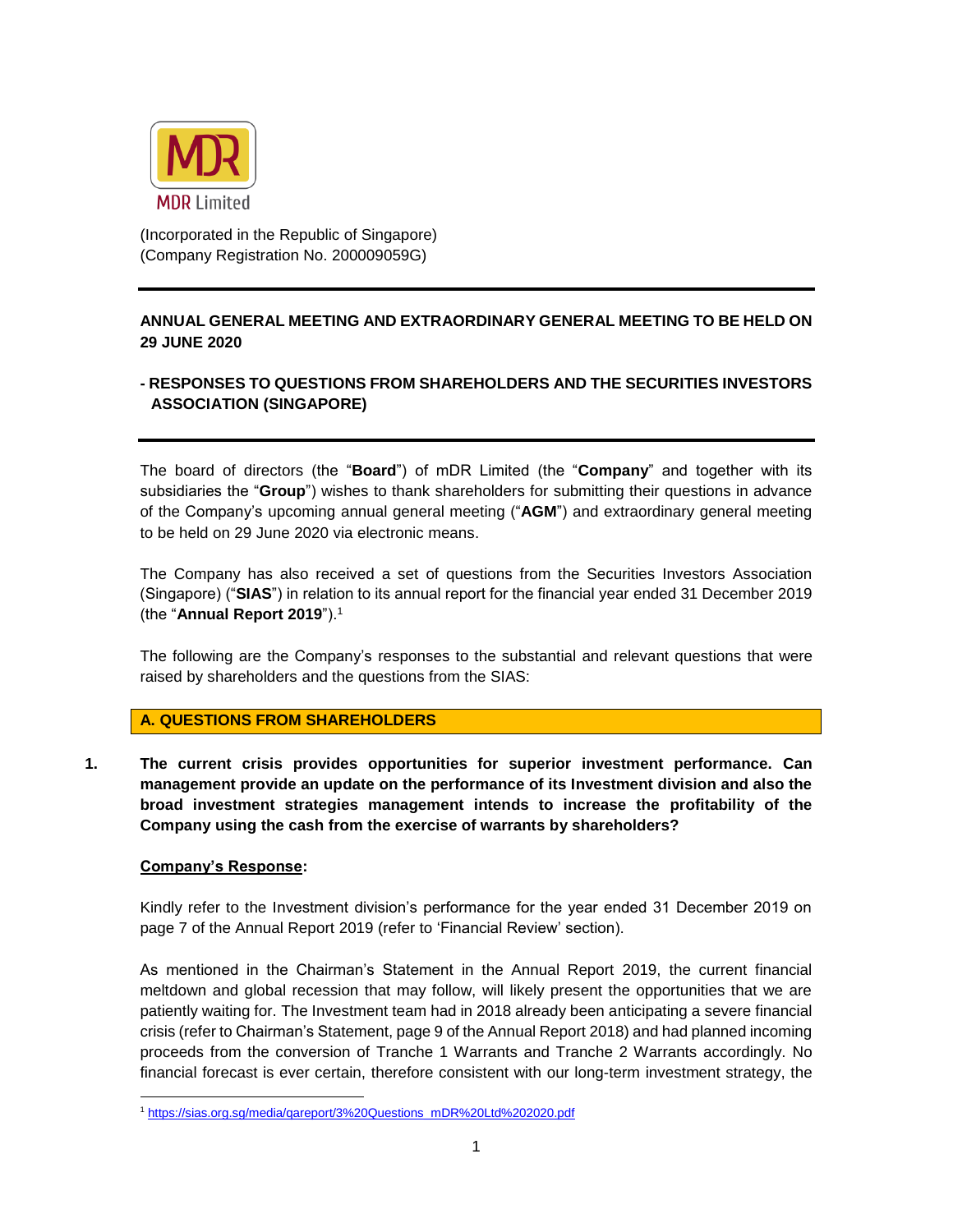Investment team adopted a balanced approach in allocating the Company's investment funds in both equity and short duration debt instruments to safeguard capital while earning a decent yield. We adopted this approach as we waited for a market dislocation, as well as to position ourselves for potential capital appreciation should our prediction of financial turmoil be premature. As at end 2019, our investment portfolio allocation was 66% to equity and 34% to fixed income. During the recent market correction, mDR took advantage of price volatility and was active in swapping bond exposure for equity exposure. The asset allocation as of May-end 2020 was 80% equity and 20% fixed income. mDR will continue to unlock liquidity from its bond portfolio to increase the equity exposure as the recession runs its course and we expect to have 100% allocation to equities within a year.

# **2. What are mDR's future plans/projects in 2021/2022? What is the vision of mDR in the next three to five years?**

# **Company's Response:**

The Group will continue to maintain the forward momentum to accelerate growth and create shareholder value and to improve its profitability, dividend and visibility. A financial crisis may present compelling distressed opportunities, in which case, the Group will work towards its next transformation phase into physical real estate with sustainable rental cash flow. The DMS and DPAS divisions will focus on maintaining their profitability, and will stay nimble and look for opportunities and additional revenue streams for expansion and growth. We expect mDR to have a stronger balance sheet and increased profitability in the next three to five years.

# **3. Is the Group considering to venture into AI in the near term, considering that we are gradually moving into a digital space amidst this pandemic?**

# **Company's Response:**

The Group is not considering to venture into AI in the near term. While AI is a promising and upcoming field, it is still evolutionary and requires substantial capital expenditure and resources. We will continue to focus on our strengths in Investments and the Telecommunication and DPAS businesses. The Group believes it is prudent to invest in businesses and areas that the management is familiar with.

# **4. Can we shareholders request for dividend, moving forth?**

# **Company's Response:**

The Company remains committed to achieving better performance and dividend payment to shareholders in the future. The Company declared an interim dividend of S\$2 m (approximate) in 1H-FY2019. As mentioned in the Chairman's Statement in the Annual Report 2019, in view of the impairment losses, the Company has been unable to declare a final dividend for FY2019. Despite these non-cash impairment losses, the positive EBITDA enabled mDR to conduct its share buy-back in lieu of a final dividend. Barring unforeseen circumstances or exceptional events, the Company will endeavour to maintain dividend payment of 50% of its distributable net profits to shareholders.

Shareholders receive intrinsic returns in three forms, dividends, share buy-backs and retained earnings (capital gains). Fortunately, barring any unforeseen event, the Group should remain cash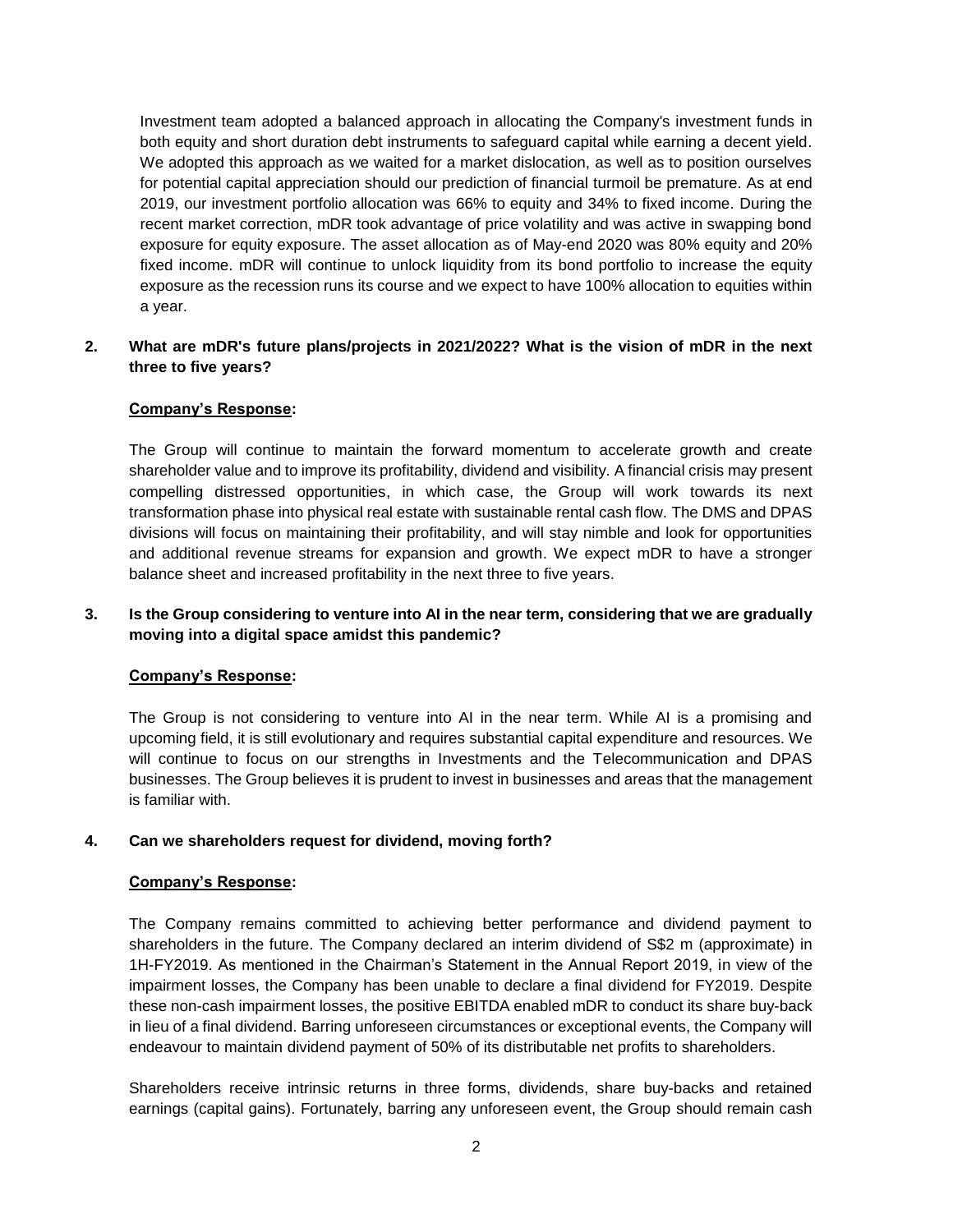flow positive and this will enable management to evaluate which of these three forms is optimal to return shareholder value in the prevailing economic climate.



#### **5. Will the price for each share be adjusted to S\$0.01 after the proposed share consolidation?**

#### **Company's Response:**

The 6-months volume average weighted price of Company's shares is S\$0.001. Subject to shareholders' approval, upon the completion of the proposed consolidation of every existing 100 shares into 1 share, the theoretical 6-months volume average weighted price of Company's shares should be S\$0.10.

**6. Are we looking at any more rights issues or bonus warrants after the proposed consolidation of shares?**

#### **Company's Response:**

The Company is not planning any rights issue or bonus warrants in the near future after the proposed consolidation of shares.

**7. The trading volume of mDR remains low for a prolonged period of time. Besides share consolidation, is there any other avenue the Board is exploring?**

# **Company's Response:**

Trading volume is a function of matching willing buyers and willing sellers for any given price. More efficient pricing will allow for a more precise pricing equilibrium, which would result in greater liquidity and this in turn would lead to a natural increase in volume that would reflect greater demand for more liquid shares. A company with more liquid shares would also likely attract more analyst coverage and market exposure. However, apart from pricing efficiency, management believes that ultimately demand for mDR shares should be driven by core fundamentals such as business growth and stability, paired with tangible corporate governance actions and returns to shareholders in the form of dividends, share buy-backs and reinvestment of retained earnings.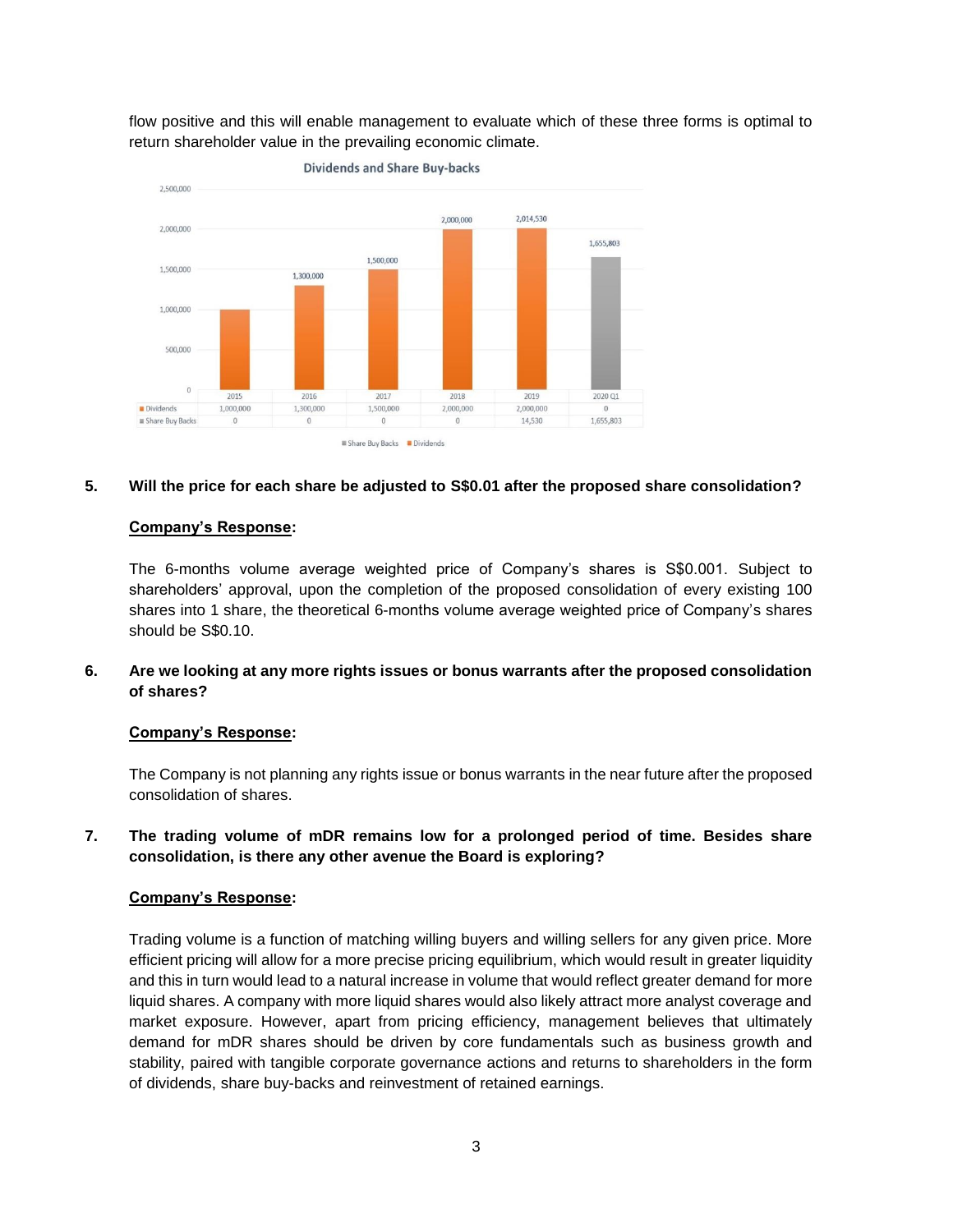**8. mDR holds listed shares and bond in its investment portfolio for long term purpose. Lately, due to COVID-19, most shares have come down by 20% or more. Can the Company share some figures like what is the mark-to-market value of these investments?**

#### **Company's Response:**

Please refer to Note 40 on page 159 of the Annual Report 2019.

### **B. QUESTIONS FROM SIAS**

- **9.** Would the board/management provide shareholders with better clarity on the following operational/strategic matters? Specifically:
- **(i) DMS:** The group has a distribution management solutions (DMS) segment and which generated approximately \$253 million in revenue. The segment result, before unallocated costs, was a loss of \$(35,000) in FY2019. Management has stated that the group is adapting well to the disruptive headwinds affecting the distribution and retail businesses. **Would the company elaborate further on the competitive strengths of its DMS segment? What are the growth prospects of the distribution and retail businesses in view of the disruptors in the market and the changing consumer patterns? What are the expected returns of DMS given that the group has more than \$72 million of segment assets?**

#### **Company's Response**:

The Group is one of the key distributors and retailers of mobile devices for leading manufacturers, and also currently manages one of the largest network of retail stores offering M1 and Singtel products and services in Singapore. DMS's competitive strengths are its island-wide retail and distribution network and long standing relationship with its business partners and principals. DMS's financial performance is dependent on the success of the newer flagship mobile phone models of its key principals, other electronic goods and services that it markets and sells.

While there are disruptive headwinds and changing consumer patterns in terms of online sales, the Group believes that the distribution and physical retail channels are still relevant in the Singapore market based on consumers' preferences for flagship phones. DMS will continue with its strategy to operate retail stores at locations which are strategic and profitable. With the closure of retail outlets during the Circuit-Breaker period, and the cessation of the M1 distribution business in the later part of this year, the performance of DMS is expected to be adversely affected in FY2020. Various support measures from the Singapore Government and the rental rebates/support have helped the Group, and DMS will continue to work towards profitability in FY2020.

The Group is unable to currently assess DMS's expected return for FY2020 given the uncertainties from the COVID-19 pandemic and the likelihood of a looming recession. The Group's and DMS's FY2020 half-yearly results to be announced in August 2020 will give an indication of DMS's expected performance for FY2020.

**(ii)** Investments: The investment division is being viewed as the "future growth engine" of the group. Nearly \$80 million raised from the Rights cum Warrants issue million has been deployed (as at 17 March 2020). The group has taken a "conservative balanced approach" with some exposure to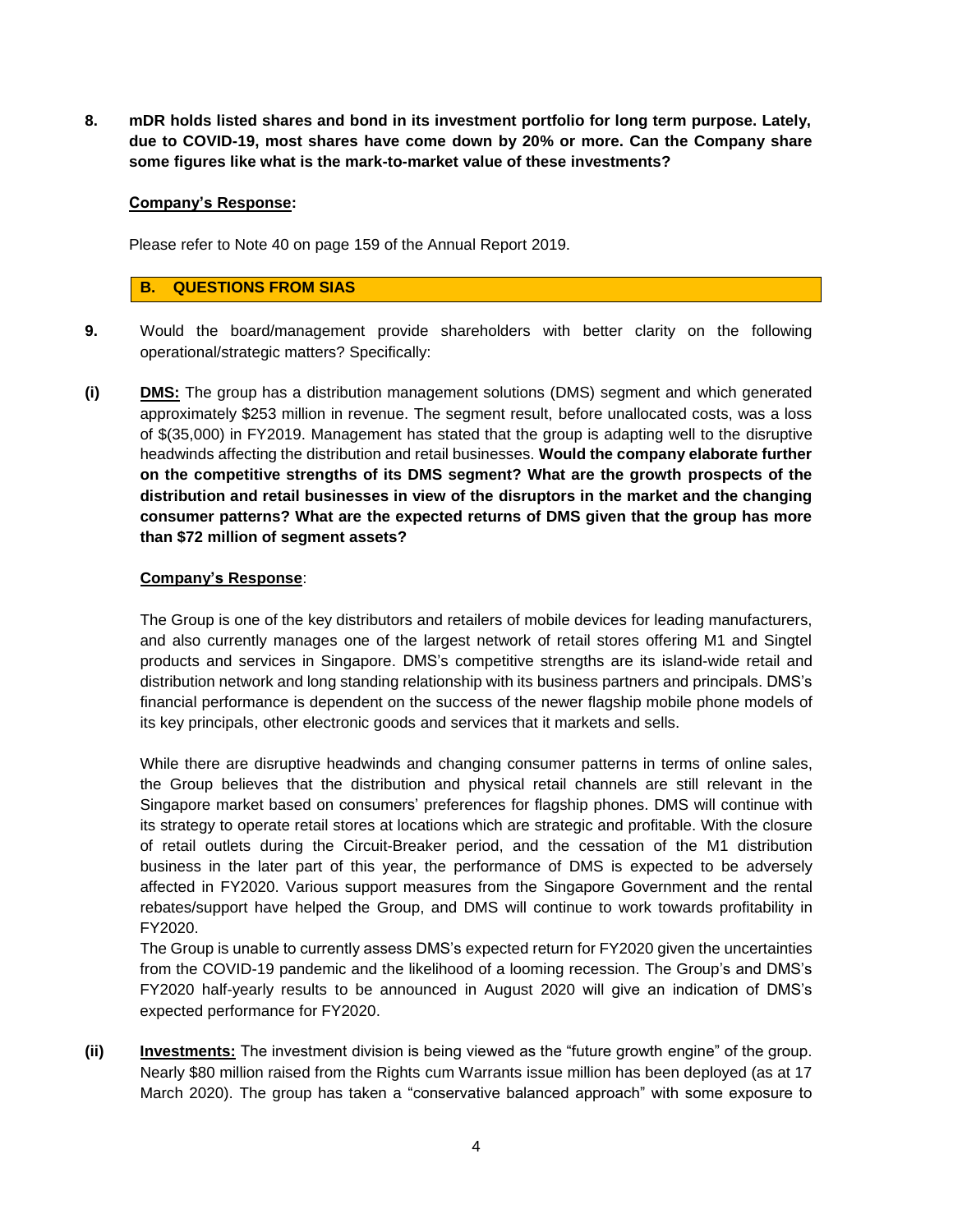equities and some exposure to short duration bonds. **How is the portfolio managed? What is the investment mandate and was it approved by the board? What is the level of oversight by the board? Has the group established a proper and robust risk management framework? Given the significance of the investment portfolio, would the company disclose the top holdings, the geographical distribution and the industry exposure?**

### **Company's Response:**

The investment portfolio is managed by the executive directors under the guidance and supervision of the Board. The Group diversified in the Investment business upon shareholders' approval in the EGM held in April 2018. Group's Investment mandate is approved by the Board. Currently the Investment mandate is to earn a return/investment income (dividend and interest) using long term investment strategies. Investment related matters are approved by the Board.

The Group has adopted an "Investment Guidelines" and "Investment Proposals Policy and Guidelines to Prevent Issues of Conflicts" (collectively "**Policies**") for investment-related matters. These Policies set out the internal controls to address, *inter alia*, approvals and usage of funds for investment matters.

Each investment proposal in terms of size, price and timing of acquisition/disposal is considered carefully by the entire Board. Research reports supporting the relevant proposed securities transactions are reviewed and documented. The Board also receives regular ongoing updates and news on the relevant securities investments within its portfolio or those that are of Company's target interests.

For withdrawals of amounts above S\$5 million from the designated bank account holding the proceeds from the Rights cum Warrants Issue, an Independent Director is one of the signatories. Also, for transactions of a quantum of above S\$10 million, such transaction is conditional upon the positive recommendation of the Audit and Risk Committee.

The internal audit department of the Company conducts half-yearly reviews on the adequacy and adherence to the Policies. Based on such reviews, the Policies are updated from time to time to improve and strengthen the internal controls and processes. The Policies are also updated as and when market conditions and investment cycles change, and when new measures are developed to further safeguard the Company's interests and investments.

The Group has established a proper and robust risk management framework. A Risk Register is maintained, which: (a) identifies the risk areas that may be relevant to the Group; (b) assesses the extent of impact to, and vulnerability of, the Group, should such risks materialise; and (c) establishes mitigating practices to be implemented to address such risks. The Risk Register is updated periodically by the internal audit department, with inputs from the management. In 2019, the Group has also engaged an external independent audit firm, as well as its external auditors Deloitte, to review the ERM/Risk Register for the Investment division. In addition to the half-yearly review by the internal audit department, the Group has also engaged another independent audit firm this year to audit the Investment division, and the conduct of the audit is currently in progress.

The Company has been providing updates on, *inter alia*, its investments (based on business sectors), the geographical distribution and market capitalisation (please see page 8 and 9 of the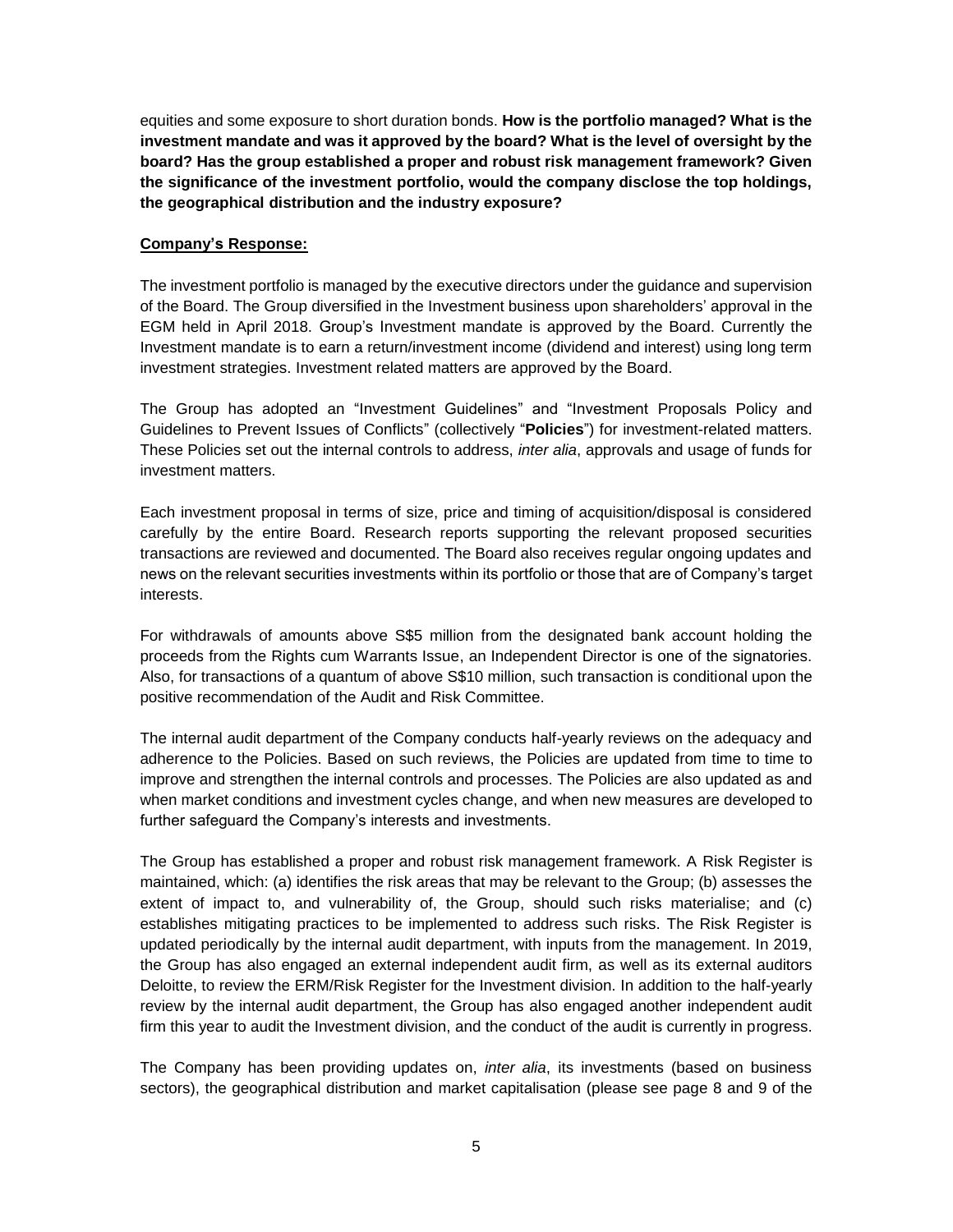FY2019 results<sup>2</sup>) in its financial results announcements. For confidential and competitive reasons, mDR does not disclose individual stock or bond names. Moving forward, the Company will also include the aforesaid updates in its Annual Report.

| As at 31 December 2019, the Group invested in investment securities of companies which are broadly<br>categorised within the following business sectors: |               |        |
|----------------------------------------------------------------------------------------------------------------------------------------------------------|---------------|--------|
| <b>Business Sectors</b>                                                                                                                                  | 0/6           |        |
| Real estate                                                                                                                                              |               | 31 1%  |
| Infrastructure                                                                                                                                           |               | 23.8%  |
| Agriculture                                                                                                                                              |               | 16.9%  |
| <b>Sports</b>                                                                                                                                            |               | 10.0%  |
| Leisure and hospitality                                                                                                                                  |               | 7.3%   |
| Transportation                                                                                                                                           |               | 6.2%   |
| Commodities                                                                                                                                              |               | 4.7%   |
| <b>TOTAL</b>                                                                                                                                             |               | 100.0% |
| Below is the key information of the investment securities as at 31 December 2019;<br><b>By Market Concentration</b>                                      | $\frac{O}{D}$ |        |
| \$1 billion and above                                                                                                                                    |               | 87.6%  |
| \$500 million to \$1 billion                                                                                                                             |               | 10.0%  |
| \$200 million to \$500 million                                                                                                                           |               | 2.4%   |
| \$200 million and below                                                                                                                                  |               | 0.0%   |
| <b>TOTAL</b>                                                                                                                                             |               | 100.0% |
|                                                                                                                                                          |               |        |
| By Exchange (based on primary listing and market value)                                                                                                  | $\frac{9}{6}$ |        |
| SGX                                                                                                                                                      |               | 98.0%  |
| <b>HKEX</b>                                                                                                                                              |               | 2.0%   |
| <b>TOTAL</b>                                                                                                                                             |               | 100.0% |
|                                                                                                                                                          |               |        |

**(iii) Performance:** In Note 10c (page 123 – Investment in equity securities), it was disclosed that a net fair value decrease of \$2,977,000 (2018: \$4,018,000) was recorded for the year. In addition, in Note 10d (page 124 – Investment in debt securities), as at December 31, 2019, management had assessed that there was significant increase in credit risk for a particular debt security and management had determined that an allowance of \$1,851,000 was required. **How does the board evaluate the performance of the investment portfolio? What is an appropriate benchmark to use? Given the net fair value decreases of approximately \$7 million in the past two years, has the board reviewed the group's strategy and execution?**

# **Company's Response**:

 $\overline{a}$ 

The Board evaluates the performance of the investment portfolio based on an absolute return objective within the context of relative performance. The appropriate benchmark for absolute return is total return, whether positive or negative. As for relative context, given that the Group's bulk of the public equity investments are in Singapore, a Singapore equity index could form a comparable benchmark. The weighted market cap of the Company's investment portfolio can be said to be between the FTSE STI Index and the FTSE Catalist Index benchmarks. The investment portfolio lost S\$2,705,000 in 2018 (inclusive of dividends) and gained S\$3,664,000 in 2019 (inclusive of dividends and coupon interest). The equity allocation of the investment portfolio lost 3.2% in 2018 and gained 1.4% in 2019. The FTSE STI Index (including dividends) lost 6.5% in 2018 and gained 9.4% in 2019. The FTSE Catalist Index (including dividends) lost 32% in 2018 and lost 9.7% in 2019. The investment portfolio as a whole lost 3.2% in 2018 and gained 2.4% in 2019. Management is pleased with the cumulative positive total return of S\$959,000 generated from the investment portfolio from 2018 to 2019 from an absolute return objective, especially in light of its relative performance. The investment portfolio's respectable performance was attributable to a deliberate decision to adopt a balanced approach in 2018 and 2019 in anticipation of a severe financial crisis (please see page 9 of our Annual Report 2018). Despite a positive return, the Board maintains the discipline to review the Group's strategy and execution periodically. The Board also seeks independent external consultants to review and improve the investment controls and processes from time to time (please see the response above in Q9 (ii).

<sup>2</sup> https://links.sgx.com/1.0.0/corporate-announcements/Q6RJZOUOZVRQJBB7/4Q2019\_Results.pdf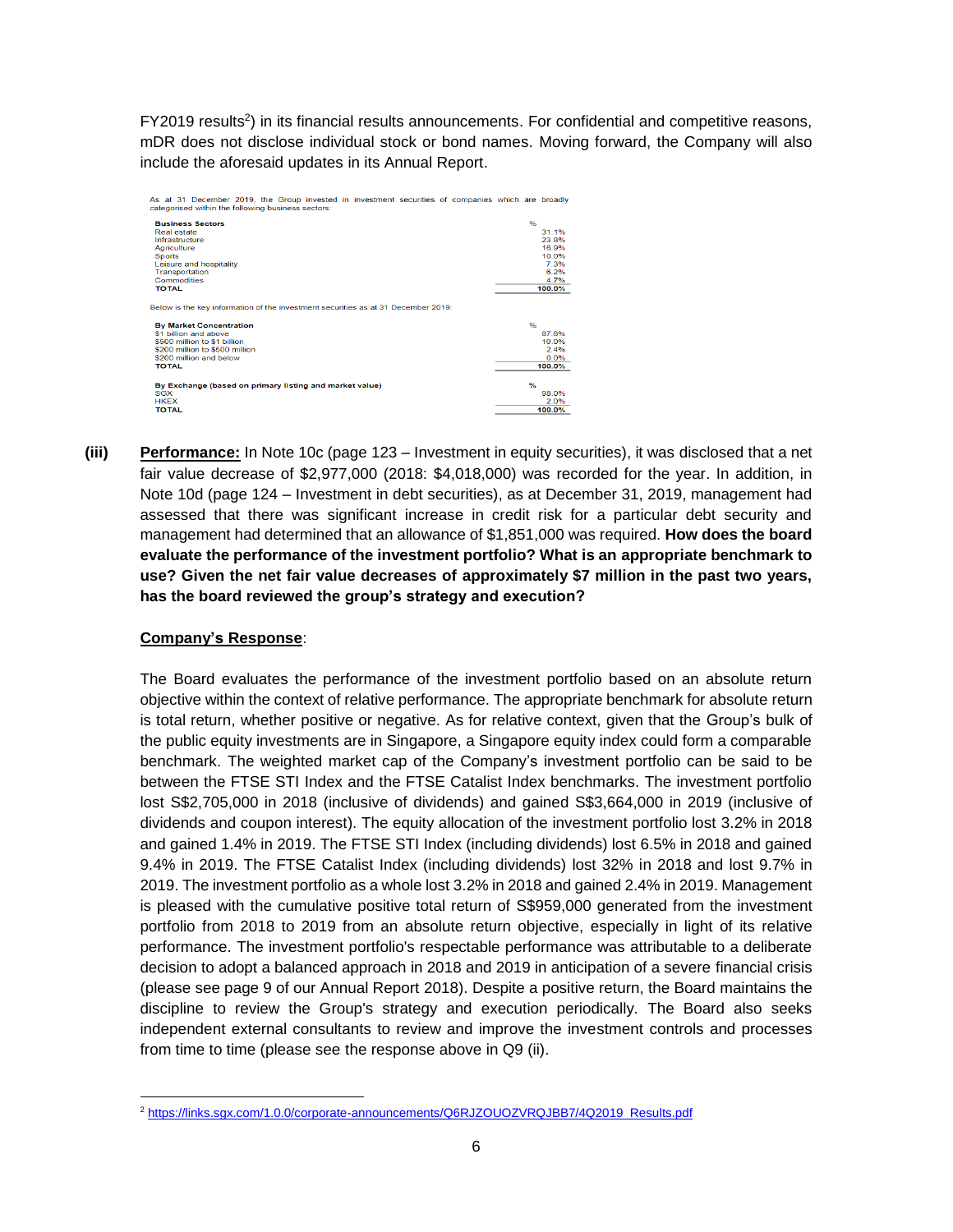#### **10. Share Buy-back**

**(i) Can the company help shareholders understand if it had conducted the share buyback in accordance with the SGX rules?** 

#### **Company's Response:**

The Company has conducted the share buy-back in accordance with the relevant SGX rules.

**(ii) Would the board, particularly the independent directors, help shareholders understand their level of oversight and the guidance given to the company on share buy-backs?** 

### **Company's Response:**

The Board, with active participation of the independent directors, discusses and deliberates on the quantity and price for share buy-back in accordance with the buy-back mandate approved by shareholders and the SGX rules. The Company carries out its share buy-back by way of market acquisition in the best interest of the Company. Management updates the Board of any share buyback on the date of market purchase. The Company conducted share buy-back under the 2019 mandate only twice on 25 October 2019 and 28 February 2020. The Company bought back its shares at the lowest possible trading price of 0.1c when the per share NAV at the material time was 0.17c or 70% higher than the buy-back price. Any share buy-back below the Company's per share NAV would be NAV accretive.

Shares bought-back are held in the Company's treasury and these treasury shares do not receive any dividends from the Company. So for clarification, in addition to NAV accretion, given that mDR declares dividends in absolute amount such as \$2 million in 2019, for the same amount of dividend declared, the DPS for all other existing shareholders would be higher after each share buy-back. The Company also adheres to the policy on buy-back blackout periods prior to earnings announcements and proposed corporate actions.

**(iii) Would the board be reviewing the company's share buy-back practices (in price, volume and timing) to ensure that they are more in line with SGX rules? This would ensure that the company buys back shares in a responsible manner that does not artificially interfere with the price and volume of the security, as noted in the Regulator's Column.**

#### **Company's Response:**

The Board welcomes inputs and feedback from its shareholders and other parties. We will review our share buy-back policy practices, including to cap future daily share buy-back to 30% of the daily on-market traded volume.

# **11. Attendance of directors**

# **(i) Can the board help shareholders understand if it is the usual practice for non-board committee members (i.e. the executive directors) to attend board committee meetings?**

Non-board committee members (i.e. the executive directors) and management usually attend the board committee meetings to provide inputs and updates/responses to the committee and contribute